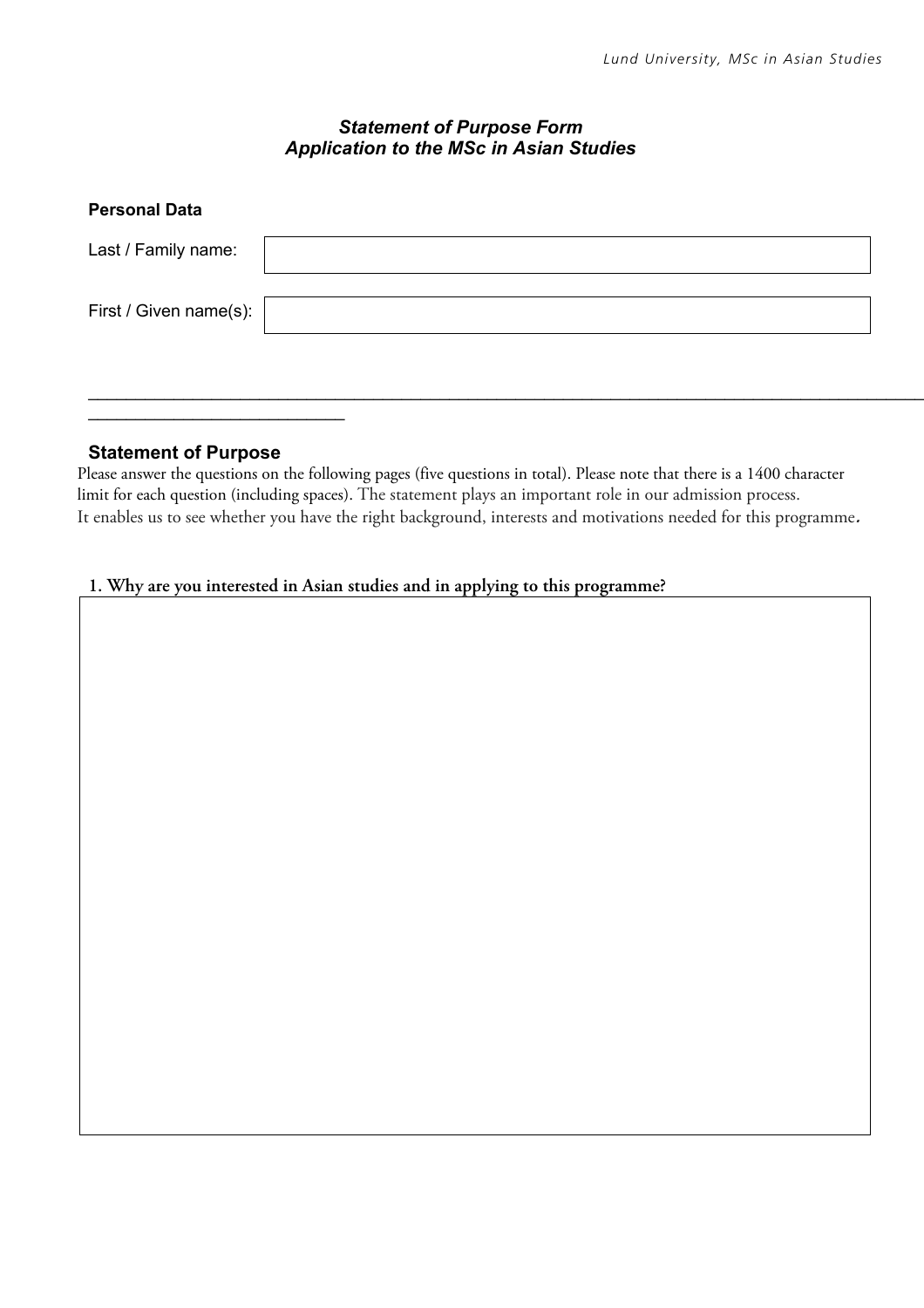## **2. What in particular in the programme (courses, focus, set-up) has sparked your interest and why?**

**3. What is your relevant academic background and strengths for this programme?**